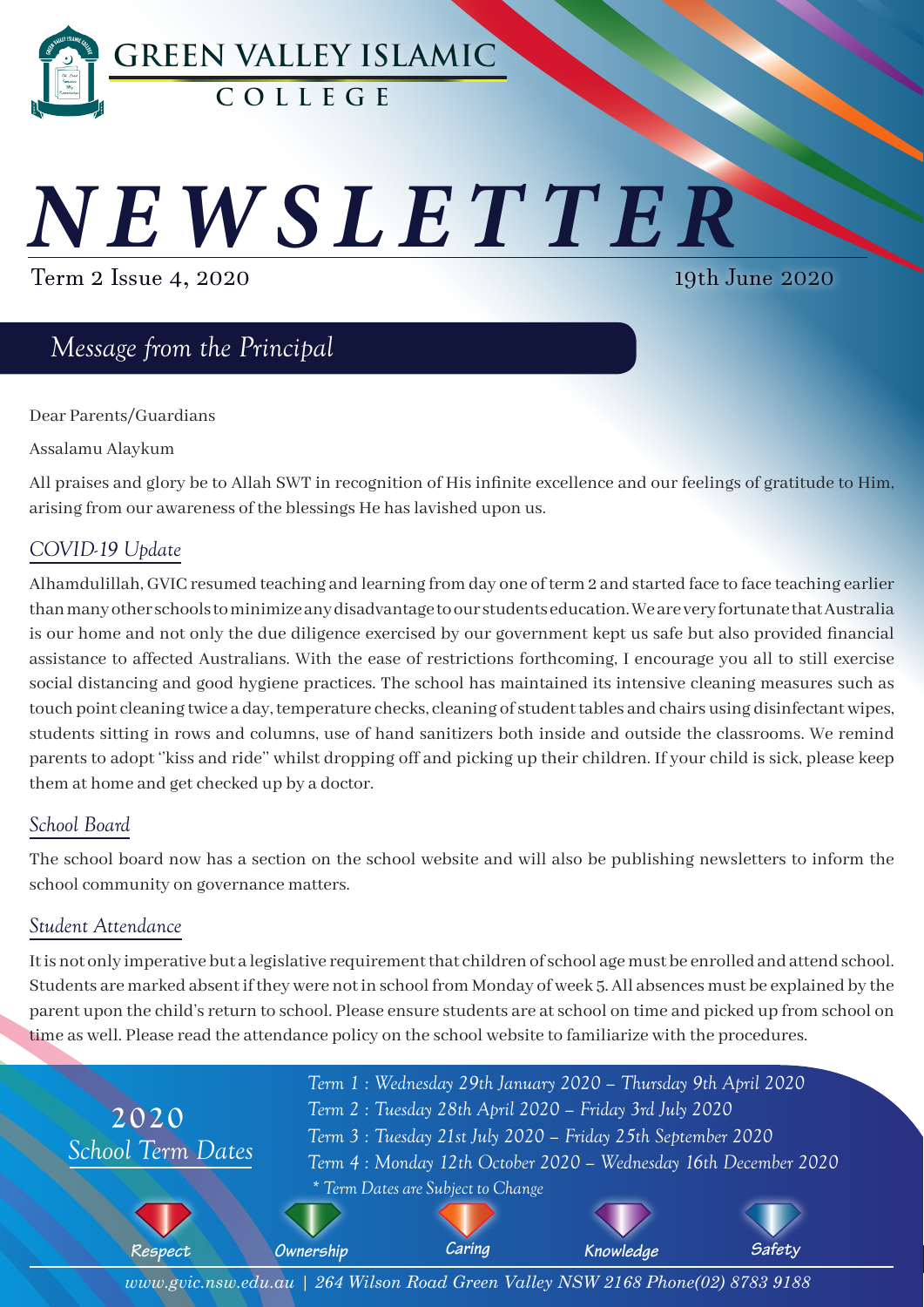# *High school support classes*

The school wishes to thank the acting deputy principal and the teachers who have volunteered to conduct before and after school support classes in different key learning areas. This is a good initiative aimed to improve our students academic performance.

#### *Semester 1 Reports*

Year 12 semester 1 reports and Year 7 – 11 interim reports have been mailed out to parents for your perusal. Please work with the teachers for any areas of concern. Primary school will issue semester 1 reports in term 3.

#### *HSC Trial Examination*

Year 12 students will sit for their trial examination beginning week 5 of term 3. Please ensure students have a thorough revision plan implemented at home.

#### *School Enrolment*

Kindergarten and Year 7 enrolments for 2021 are still open. Submit completed enrolment application together with the required documents promptly at the school office. Limited spaces are still available in some grades for 2020.

#### *School Policies*

The child protection, discipline/wellbeing and student attendance policies have been revised. The revised policies are on the school website for your perusal. Students, parents and staff are reminded to abide by all the relevant and applicable policies and procedures of the school.

#### *Discipline/Wellbeing Coordinator*

Mr Ahmad Ismail has been appointed as the high school boys discipline coordinator. The school trusts that parents will work closely and together with Mr Ismail to achieve the best outcome for your child. The school wishes Mr Ismail well in his role.

#### *School Canteen*

Alhamdulillah, our school canteen management and staff work diligently to provide our students and staff with Halal, fresh and top quality food at very affordable price. The school canteen is inviting expression of interest from parents to assist in its operation. Please contact Br Wasim on 0410990159 for further information.

#### *Ablution Project*

Alhamdulillah, the wudu project is completed and well in use. The collection for this charity project started during Ramadan. May Allah SWT reward you immensely for every dollar that you contributed towards this charity project. The school wishes to extend a special thank you to Br Shah from Shah's metal fabrication for donating the stainless steel stools. Thank you to deputy principal primary for a noble initiative.

#### *Prayer Mats*

We request parents who have children in primary school to provide a prayer mat for your child to use for Salatul Duhur.

#### **Mr Riaaz Ali**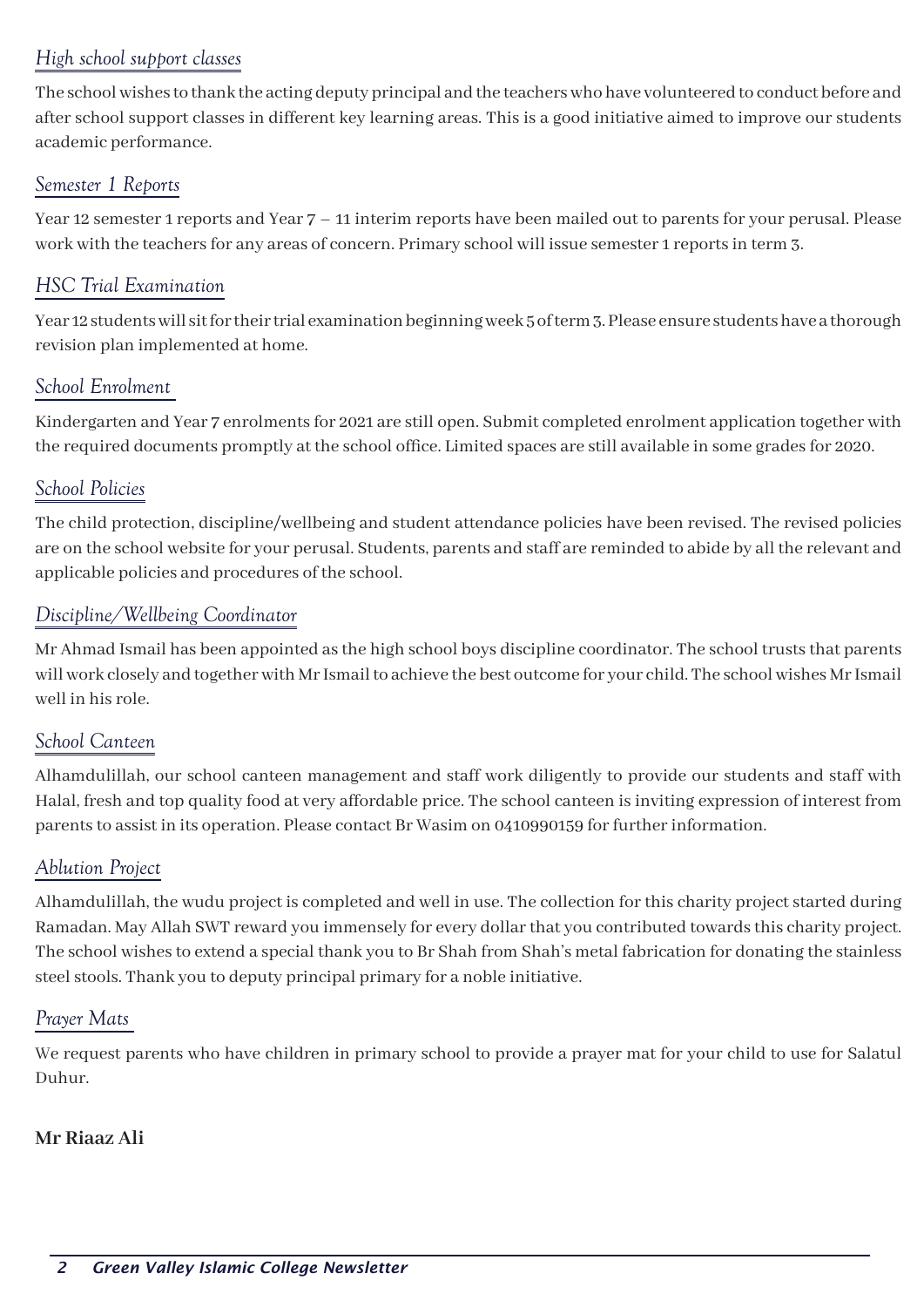Dear Parents/Guardians

Assalamu Alaykum

On behalf of High School, I would like to extend my gratitude to all the stakeholders in ensuring a smooth transition for students return to school. Rest assured the wellbeing and learning of all our students is still our number one priority.

However, not all students learn the same way and we understand there may have been occasions where gaps occurred in student learning. To bridge the gap and for continuity in student learning during these unprecedented times, we initiated learning support classes from Monday, 1st of June.

Classes are restricted to a maximum of 10 students. Students from Years 7-11 who need learning support are identified by their teachers and this is communicated to parents on a daily basis. Below are further details:

| <b>Morning Session</b> | Afternoon Session                   |
|------------------------|-------------------------------------|
| $8:00$ am $-8:30$ am   | $3:30 \text{ pm} - 4:00 \text{ pm}$ |

As we slowly return to daily normalities after the crisis, we would like to help and support our students as much as we can. We need your help so that your child continues to learn and make progress. Please feel free to reach out to us. Our seniors (Year 11 and 12 students) attended a "study skills" workshop on Wednesday, 17th June. Unlike other "study skills" presentations which gloss over generic and basic studying techniques, this high impact presentation leveraged the latest research from neuroeducation to help students refine their studying habits. The focus of the workshop was to link the latest brain-based research to student learning, and this was very well received by our students.

# *Punctuality*

Being prompt to school contributes to a sound educational, well organised environment for all children on a daily basis. Arriving to class late results in students missing out on valuable learning time and is a disruption to the working class. It is kindly requested that all students be in school by 8:15 am for commencement of roll call. Students also get an opportunity to participate in Taleem sessions delivered weekly by the school's Islamic studies department. All late arrivals must take late notes from the office before heading to class.

# *Homework and Diaries*

Teachers give homework to help reinforce and gather extra information on what was taught in class. It is a good means of consolidating the day's work and assists a student to be independent and responsible. Parents can keep track of this by checking their child's diaries every day since students are required to note it all there. A weekly signature by parents is necessary to ensure effective communication in this partnership. Studies have shown that an individual works better when he or she is away from distractions and/or not multi-tasking. Students are encouraged to find a quiet area where they can be focussed on completing the task at hand to the best of their ability.

# *Half-Yearly Examination (Years 7-10)*

Half-Yearly exams for Years 7-10 are scheduled in Week 4 of Term 3 (August 10th till August 14th). The exam coverage will be Semester 1 (Terms 1 and 2) content. An examination timetable will be prepared and distributed to students in Week 1 of Term 3. I strongly encourage all our students to prepare well and begin their exam revision well in advance. I request parents to provide an environment conducive to learning at home, and to monitor and support your children in preparation for the exams. Please feel free to let us know if we can be of any assistance.

#### *Other Notices for High School*

- The school uniform shop will now be open every Monday (effective 29th June) from 2:30 pm 4:00 pm.
- Year 10 vaccinations are scheduled for Friday,26th June. Students are to be in full school uniform on this day.

#### **Mr. Davindar Singh.**